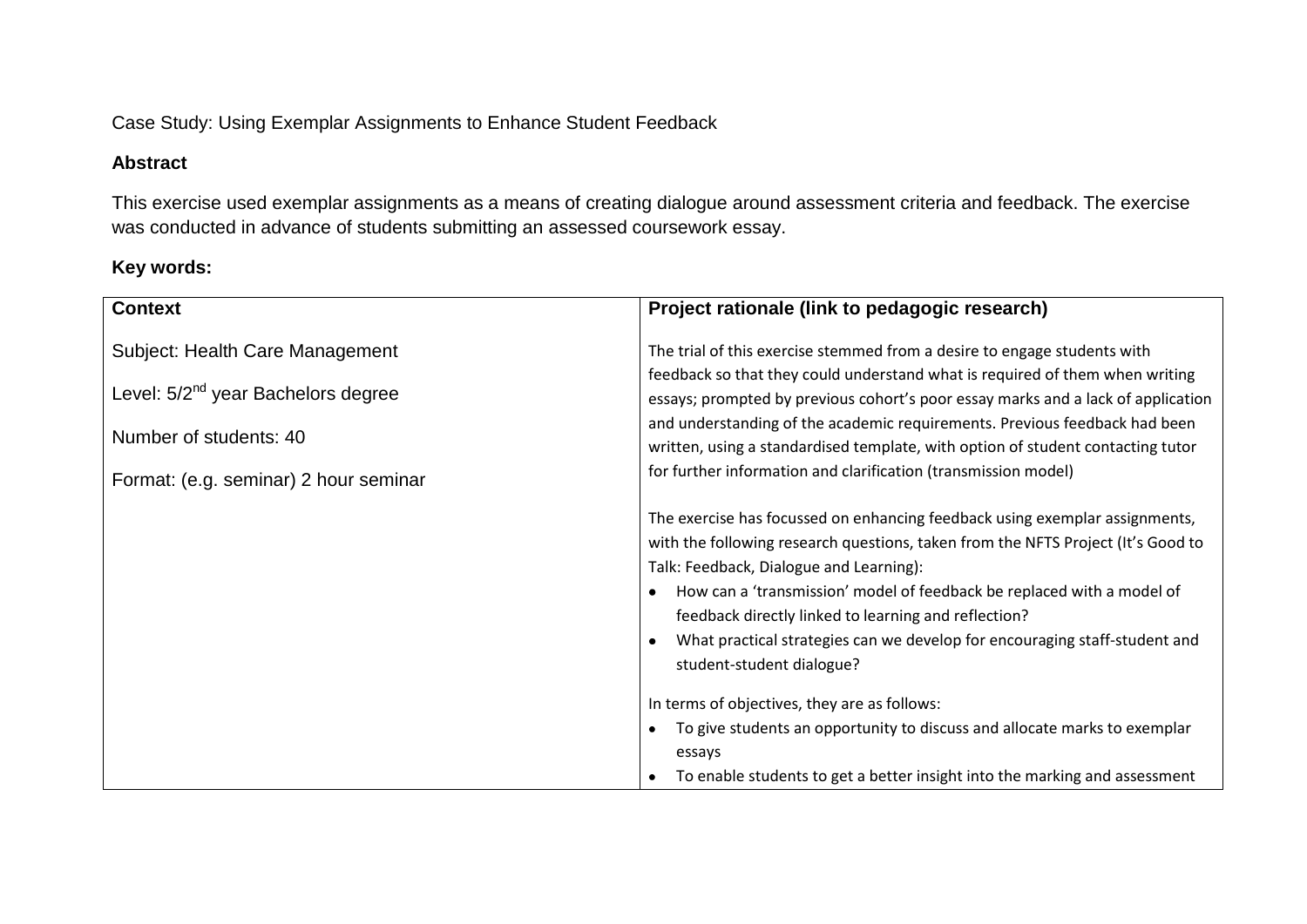|                                                                                                                                                                                                                                                                                                                                                                                                                                                                                                                         | process<br>To help students to understand the key requirements of essay writing and<br>written assignments<br>To help students to improve their own marks<br>$\bullet$<br>Furthermore, I was interested in seeing whether previous attainment meant that<br>students were better equipped to understand what makes a 'good' or a 'bad' |
|-------------------------------------------------------------------------------------------------------------------------------------------------------------------------------------------------------------------------------------------------------------------------------------------------------------------------------------------------------------------------------------------------------------------------------------------------------------------------------------------------------------------------|----------------------------------------------------------------------------------------------------------------------------------------------------------------------------------------------------------------------------------------------------------------------------------------------------------------------------------------|
|                                                                                                                                                                                                                                                                                                                                                                                                                                                                                                                         | essay, so in the initial exercise (described in the next section), students were<br>streamed into groups based on their first year attainment, with an expectation<br>that those who had attained higher marks would be more likely to spot the<br>difference between good, average and poor work.                                     |
|                                                                                                                                                                                                                                                                                                                                                                                                                                                                                                                         | This exercise arose as a result of seeing how exemplars had been used in exam<br>situations and was then applied to written coursework. This could again be<br>transferred into other assessment forms, such as poster presentations or<br>variances of these methods used in other written assessment forms.                          |
| <b>Initiative outline</b>                                                                                                                                                                                                                                                                                                                                                                                                                                                                                               | <b>Implementation advice (including resources)</b>                                                                                                                                                                                                                                                                                     |
| Using 3 essays (from the previous cohort and standardised for text/font<br>and with reference lists removed) - one a high achiever, one a low<br>achiever and one in the middle - students were asked to mark the essays<br>without any reference to mark descriptors and reliant on their own<br>interpretation of what mark each essay should receive. They were<br>arranged into 10 groups of 4 students based on their average marks from<br>their first year of study. They were given the following instructions: | The exemplars should be prepared in advance – in this case genuine work<br>submitted by previous cohorts was used. These essays were formatted<br>identically and bibliography (although not in- text references) removed.                                                                                                             |
| You have been arranged into groups of 4 to work on an exercise                                                                                                                                                                                                                                                                                                                                                                                                                                                          |                                                                                                                                                                                                                                                                                                                                        |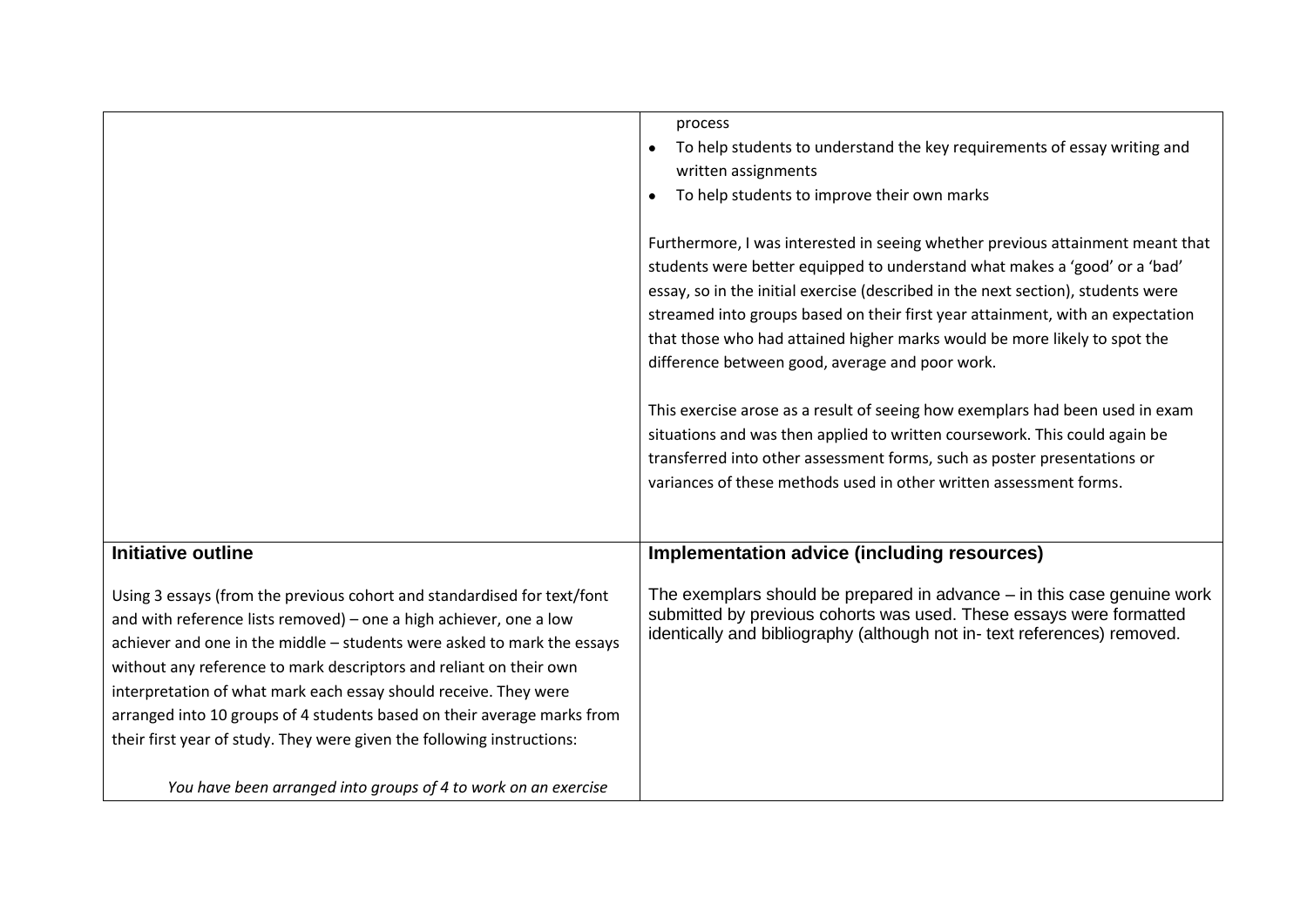*that should help you with essay preparation. In front of you are three essays submitted by students from last year's class. The essays have been anonymised and presented in the same font and style without a reference list. They are marked as X, Y, Z. Individually I want you to read all 3 essays and give them a mark. Give them a mark based on what you think the essay should receive. There is no guidance or marking criteria to help you. Once you have read each essay, record your individual marks for each essay on a proforma. Put your name and table number on your proforma and hand in your individual marks to me. Now collectively discuss the essays and the marks you awarded with your group members. Following your discussion, award a collective mark for each essay and record your collective mark on the proforma. Make sure you have put your name at the top of the group proforma. Hand in the group proforma as soon as you have agreed a collective mark and then have a break!*

The exercise took place in a two-hour class (in week 8) with a view to helping them prepare for submitting their essay in week 11. After they 'scored' the 3 different essays, both individually and collectively, there was a plenary feedback session and their marks were revealed alongside the tutor's given marks, with opportunities for reflection on how they marked and why they gave a certain essay a particular mark.

In week 10, students reflected on the usefulness of the week 8 session (before their week 11 submission) and a small group of students agreed to take part in a focus group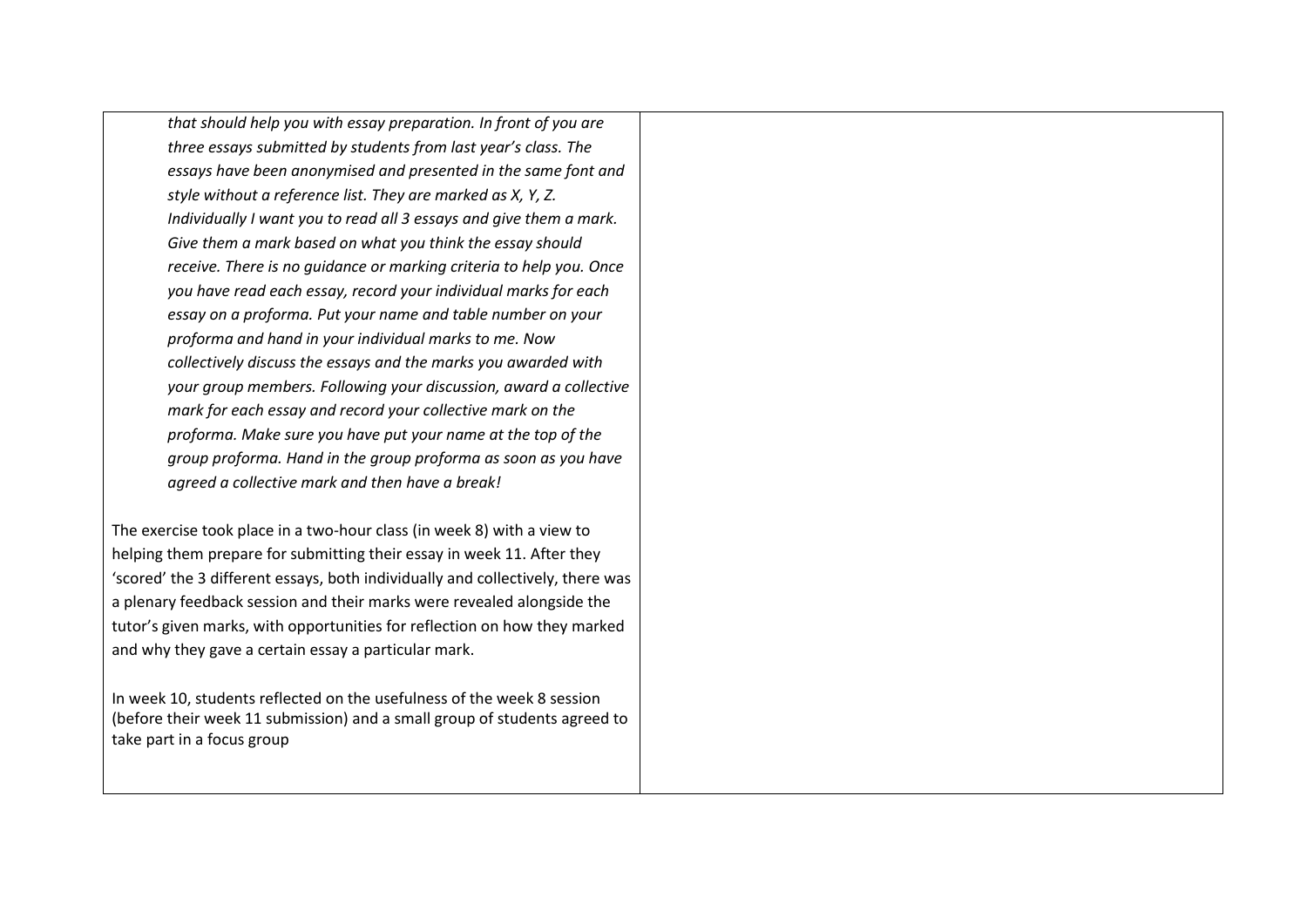#### **Benefits for teaching and learning**

On the plus side, students said the exercise had helped them:

- To understand the importance of focussing on and answering the question set rather than just stating every single fact, e.g. understanding what is required from a question beginning 'describe' or 'evaluate' or 'analyse'
- To understand the relevance of applying theory to practice, e.g. looking for real life examples  $\bullet$
- To identify work that was too descriptive  $\bullet$
- To identify work that could be structured better (use of paragraphs)
- To understand concepts such as 'critical analysis'
- To plan and prepare work in advance
- To take the time to write work properly
- To understand the importance of referencing

Overall, the students felt the exercise had been useful, but the extent to which all students had benefited is uncertain. In terms of its usefulness as an exercise, a number of comments were made:

*Yes, it made me kind of like understand how I would write my essay now, you know, compared, I think from the second essay, you know, when I was marking it I looked back on my first year, I'm like, oh I wrote like that. So right now it kind of like helped me. If I'm doing my own essay I would know if it makes sense and if I'm answering the question or if it's well structured.*[focus group]

*I think it will make me work harder because we kind of over marked it and we were thinking, oh it's a really good essay, like the last one where we put 75% and it only came to 62. I was like, that's when I suddenly realised that I have to work a lot harder than I thought I did. So it was really good because now it's made me think of different things that I have to do and made me realise that it is a lot harder than you probably think.* [focus group].

*It makes you aware of mistakes and what markers are looking for when critically analysing an essay.* [larger class]

*It was useful, but it didn't help with the assessment*. [larger class]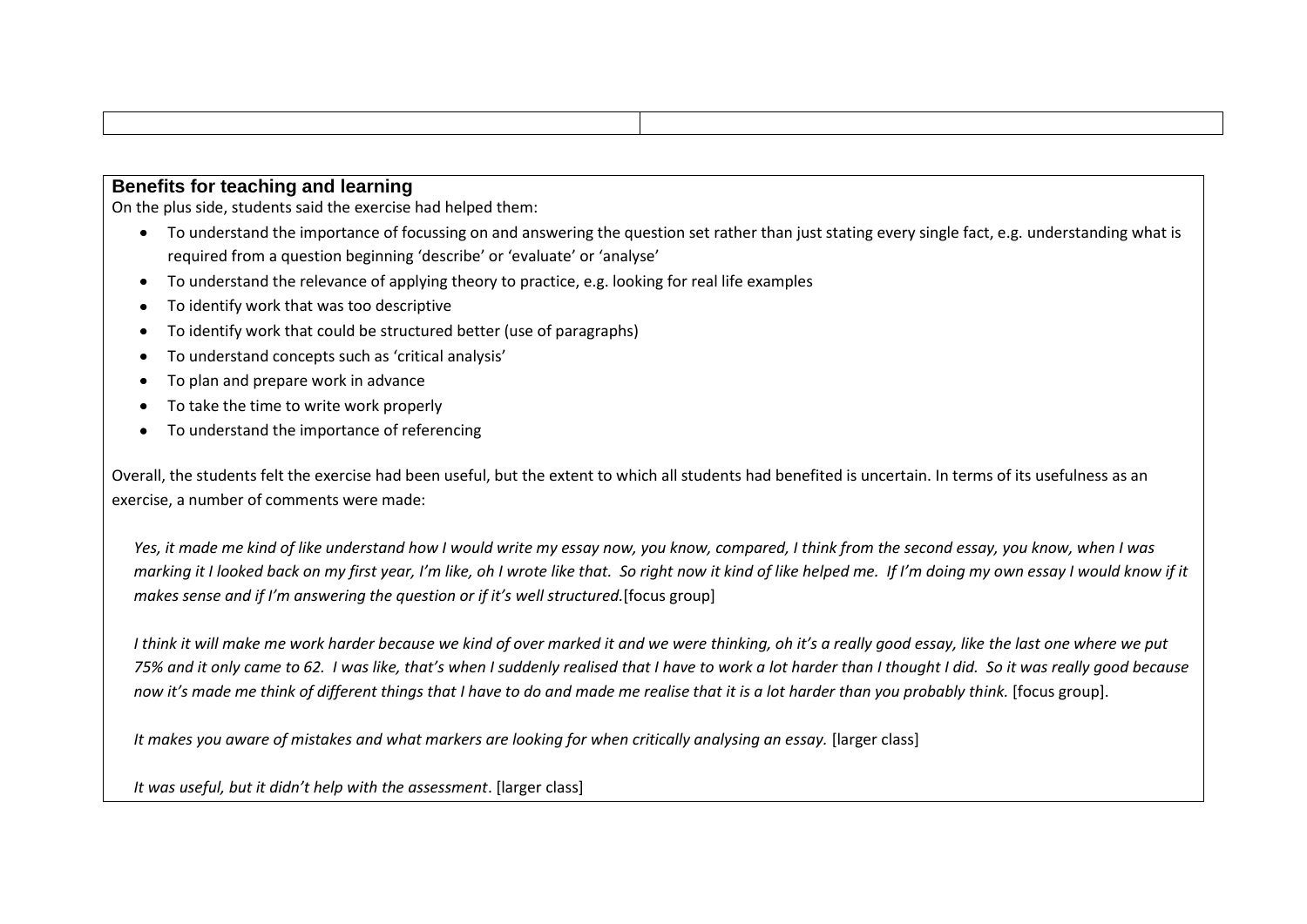In terms of whether students did anything differently as a result of the exercise (noting that this took place before the essays were submitted), one student noted:

Like the descriptive thing because I've like broken my down into sections rather than paragraphs, well that as well, the structure of mine, like I really sort *of noticed how long and short some of my paragraphs were, so I sort of muddled them about a little bit. But yes, the first bit of mine was just far too descriptive and had no relevance to it. And I found I didn't have enough like words left to sort of include everything in, well I did, I just had words in the wrong sort of area. So I changed that around a bit, so I think it helped me in that sense.* [focus group]

In terms of how feedback could be done differently, all of the six groups from the larger class noted that there should be more tutorials, 1-to-1's and/or verbal feedback in addition to written feedback. This led to a change in the class schedule and the introduction of a one-to-one session in week 19.

However, results comparing performance in 2010/11 against 2011/12 on the essay component shows an improvement in pass rates and a modest improvement in attainment above 60%, alongside a large reduction in failure rates.

|                 | 2010/11 | 2011/12 |
|-----------------|---------|---------|
| <b>Students</b> | 32      | 38      |
| <b>Average</b>  | 48.56%  | 53.42%  |
| % pass          | 72%     | 97%     |
| $%70+$          | 0%      | 5%      |
| % 60-69         | 22%     | 24%     |
| % 50-59         | 31%     | 37%     |
| %40-49          | 19%     | 32%     |
| % < 40          | 28%     | 3%      |